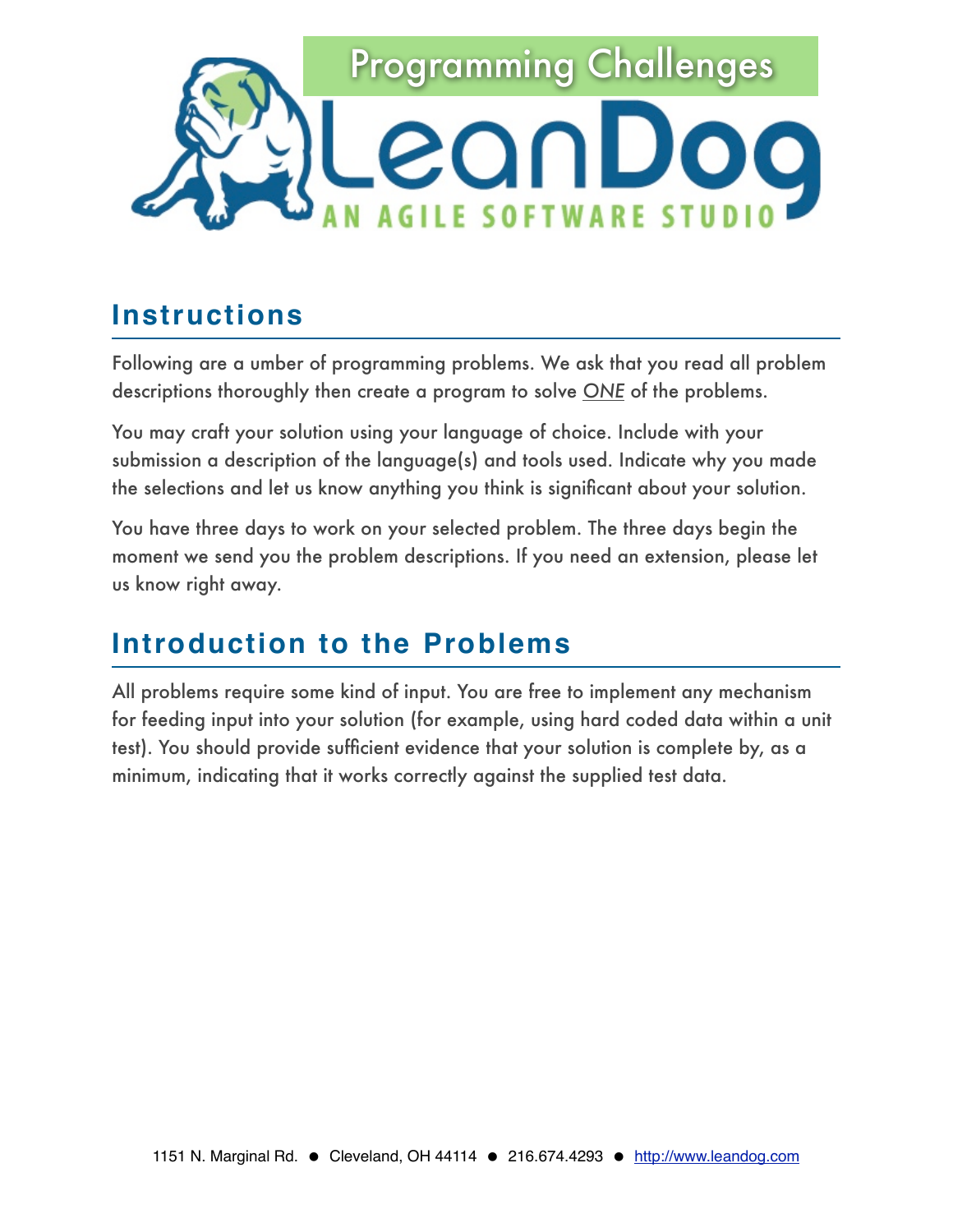

#### **The Challenge**

Water flows through the path of least resistance. For this challenge, you are provided a grid of integers where each integer represents the amount of resistance encountered at a given point on the grid. Water enters the grid from the left (at any point) and passes through the grid to the right, moving only one column per round. Movement is always to an adjacent row; meaning water can flow horizontally or diagonally. For the sake of this challenge, we assume the first and last row are also adjacent. Effectively, the grid "wraps".



The total resistance of a path is the sum of the integers in each of the visited cells. The solution needs to handle grids of various sizes with a minimum of 1 row and 5 columns up to 10 rows and 100 columns. If in the next move, the total resistance will exceed 50, the water cannot continue.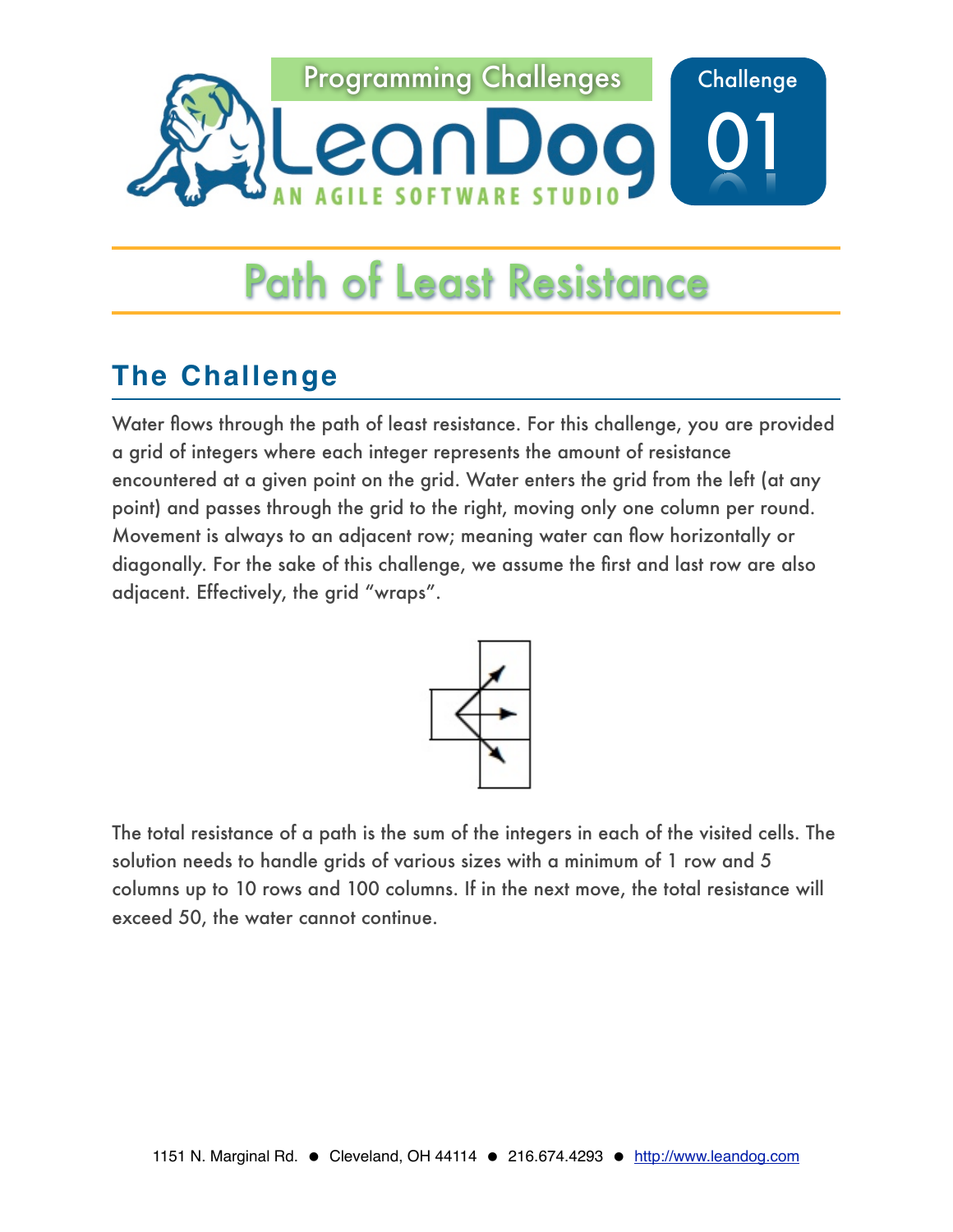

The minimum paths through two slightly different  $5 \times 6$  grids are shown below. The grid values differ only in the bottom row. The path for the grid on the right takes advantage of the adjacency between the first and last rows.



### **Input**

The input consists of a sequence of row specifications. Each row is represented by a series of delimited integers on a single line. Note: integers are not restricted to being positive.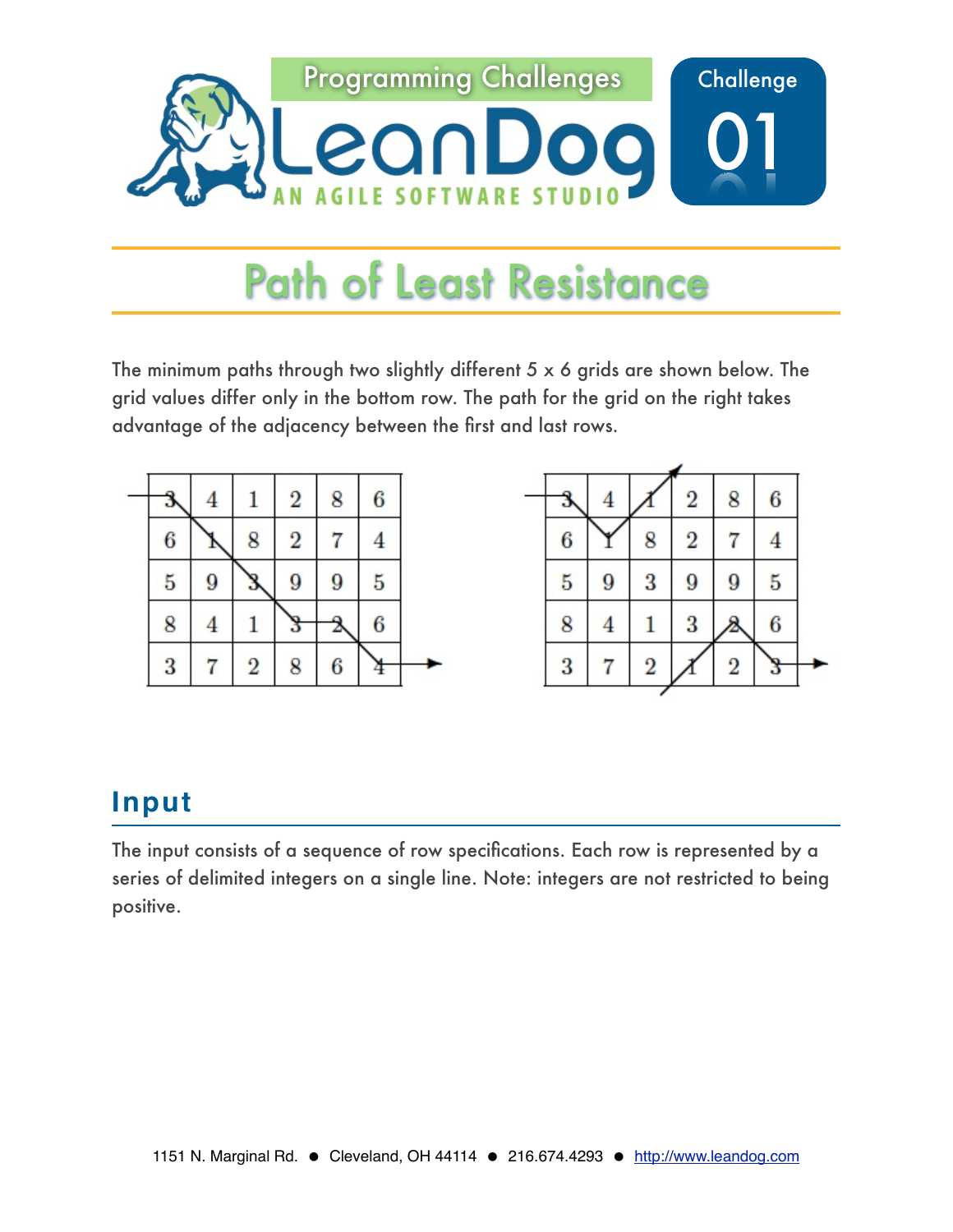

### **Output**

Three lines should be output for each matrix specification. The first line is either yes or no to indicate the water made it all the way through the grid. The second line is the total resistance. The third line shows the path taken as a sequence of *n* delimited integers, each representing the rows traversed in turn. If there is more than one path of least resistance, only one path need be shown in the solution.

| <b>Example</b> | Input  | Output |
|----------------|--------|--------|
| One            | 341286 | Yes    |
|                | 618274 | 16     |
|                | 593995 | 123445 |
|                | 841326 |        |
|                | 372864 |        |
| <b>Two</b>     | 341286 | Yes    |
|                | 618274 | 11     |
|                | 593995 | 121545 |
|                | 841326 |        |
|                | 372123 |        |

## **Examples**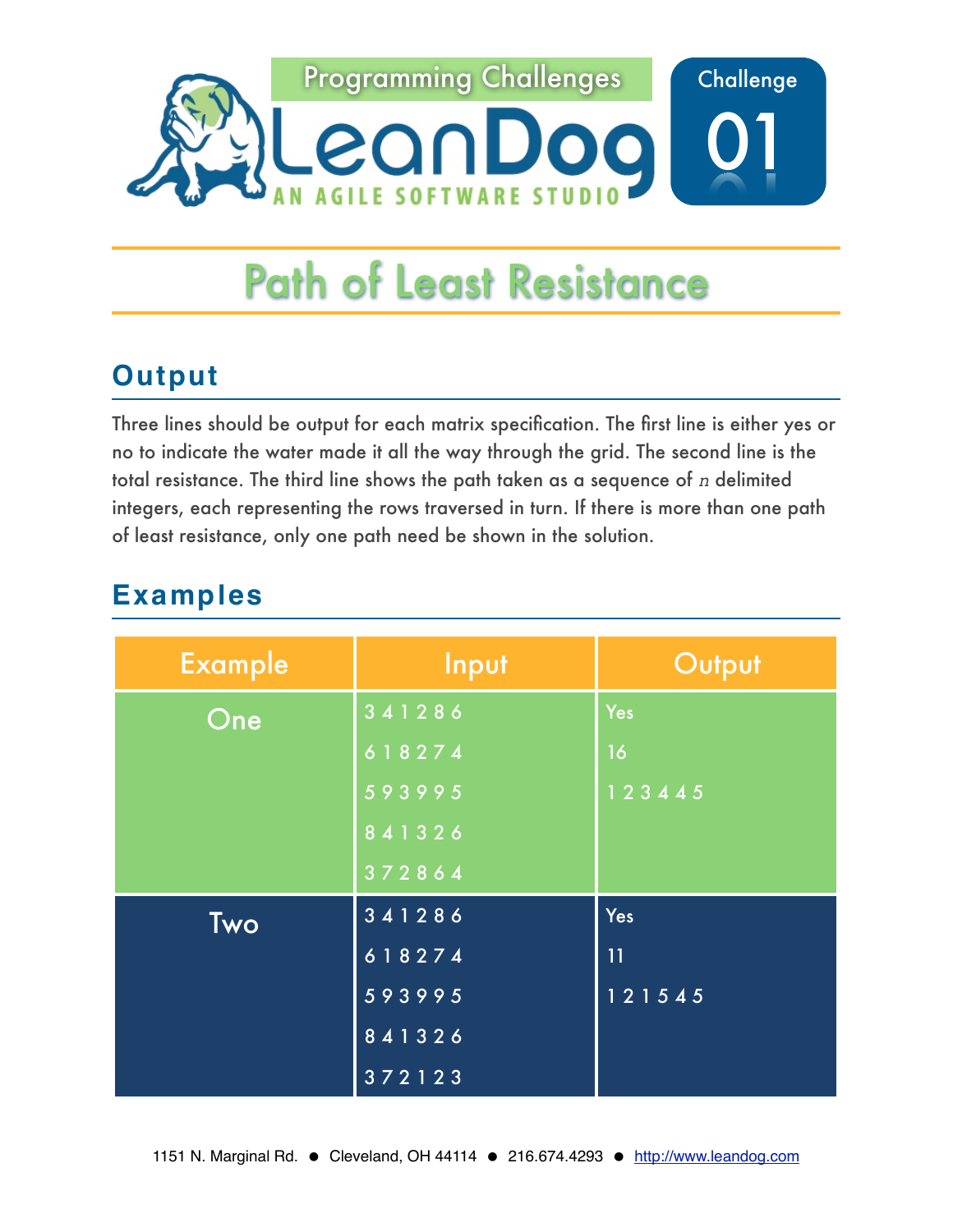

| <b>Example</b> | Input          | Output |
|----------------|----------------|--------|
| Three          | 19 10 19 10 19 | No     |
|                | 21 23 20 19 12 | 48     |
|                | 20 12 20 11 10 | 111    |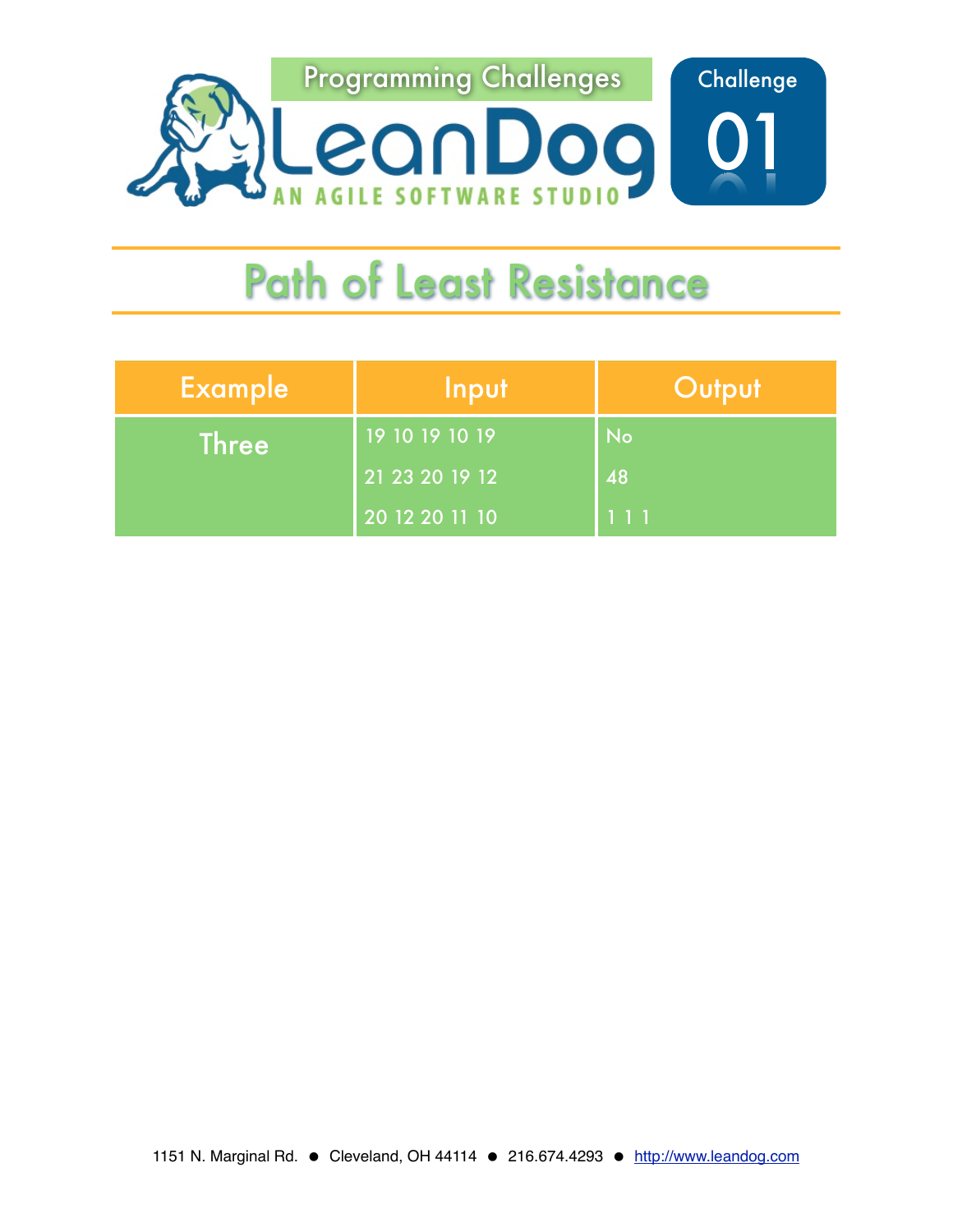

#### **The Challenge**

You recently had a state of the art security system installed in your home. The master control panel requires a series of bi-colored chips to be placed end to end in a specific sequence in order to gain access. The security provider split up the chips and gave a random number to each of your family members. All of you must convene in order to assemble the chips and create the correct color combination.

The access panel has a channel for the security chips. On each end of the channel is a colored marker. Chips are placed end to end such that the adjacent colors match and the starting and ending chips are color matched to the corresponding markers.



Write a program to see if the family has all the chips necessary to unlock the master control panel.

### **Input**

The input consists of a single line indicating the beginning and ending marker colors followed by a series of chip definitions. All lines consist of a pair of color indicators; you may use integers, strings, or characters to represent each color. For our example purposes, we will use strings.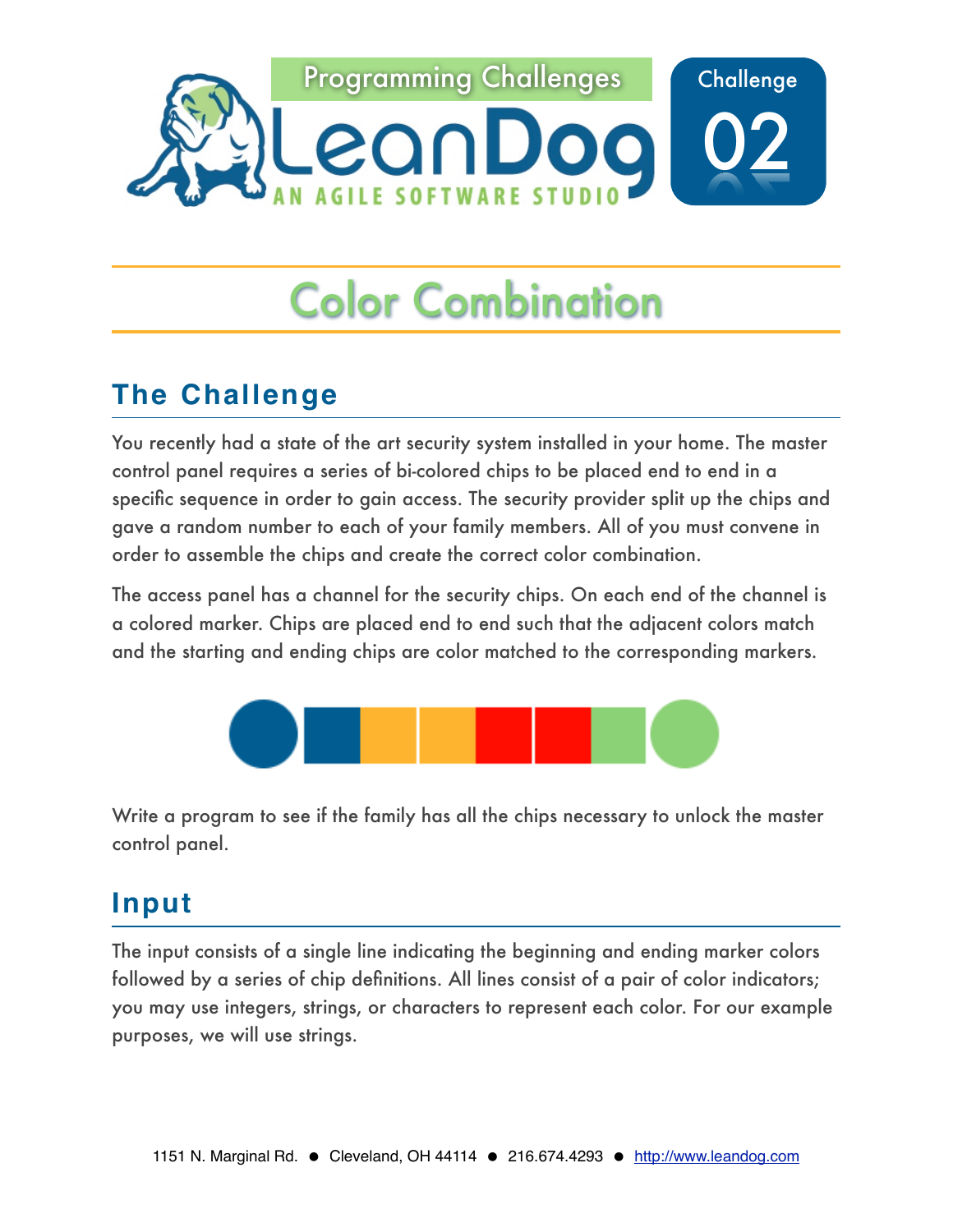

### **Output**

If the combination cannot be achieved by using all of the chips once and only once, then report "Cannot unlock master panel". If the combination can be achieved, then print the chips in the order required to unlock the master control.

### **Examples**

| <b>Example</b> | Input          | Output                     |
|----------------|----------------|----------------------------|
| One            | blue, green    | Cannot unlock master panel |
|                | blue, yellow   |                            |
|                | red, orange    |                            |
|                | red, green     |                            |
|                | yellow, red    |                            |
|                | orange, purple |                            |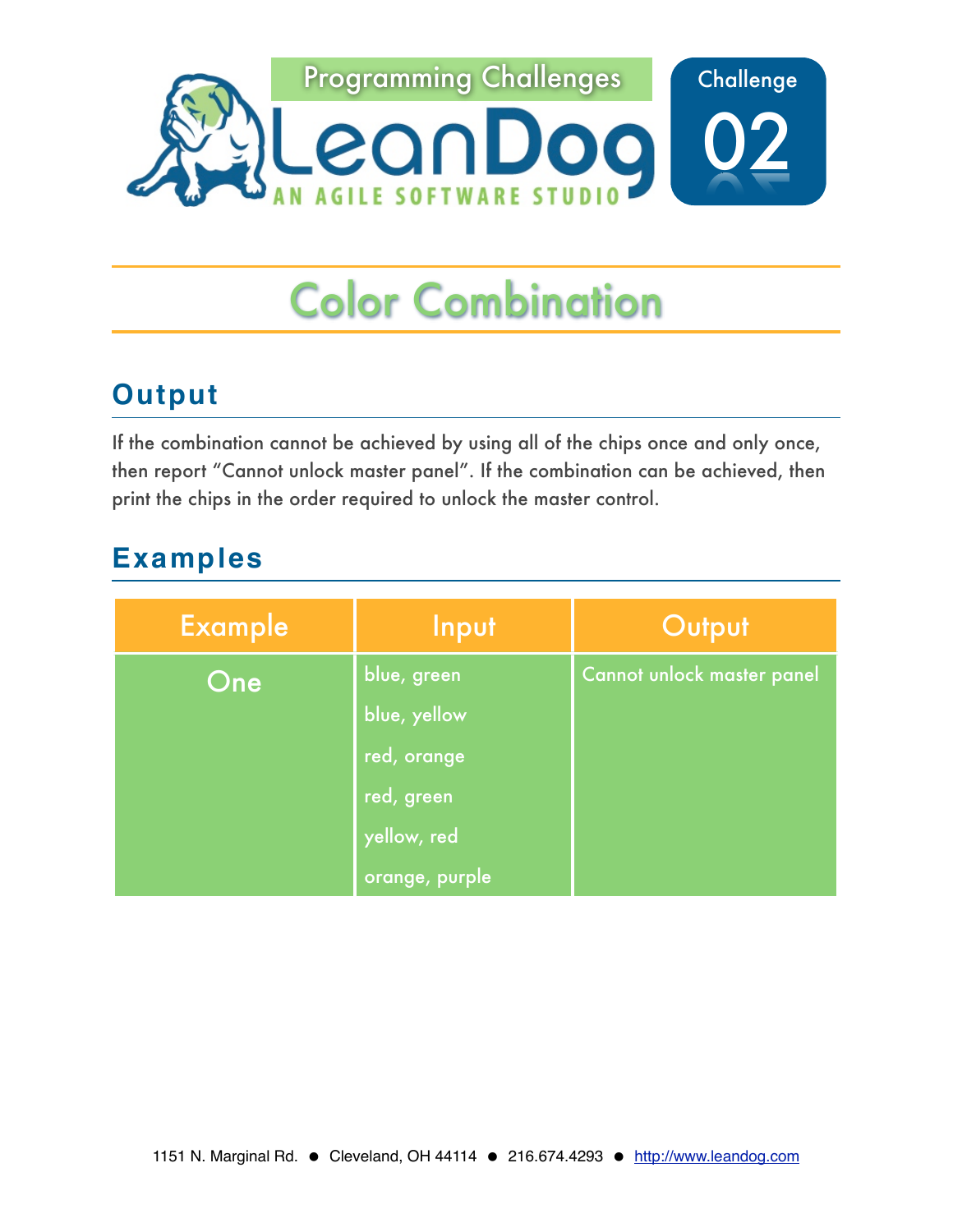

| <b>Example</b> | Input         | Output        |
|----------------|---------------|---------------|
| Two            | blue, green   | blue, yellow  |
|                | blue, yellow  | yellow, red   |
|                | red, orange   | red, orange   |
|                | red, green    | orange, red   |
|                | yellow, red   | red, green    |
|                | orange, red   |               |
| <b>Three</b>   | blue, green   | blue, yellow  |
|                | blue, green   | yellow, red   |
|                | blue, yellow  | red, orange   |
|                | green, yellow | orange, red   |
|                | orange, red   | red, green    |
|                | red, green    | green, yellow |
|                | red, orange   | yellow, blue  |
|                | yellow, blue  | blue, green   |
|                | yellow, red   |               |